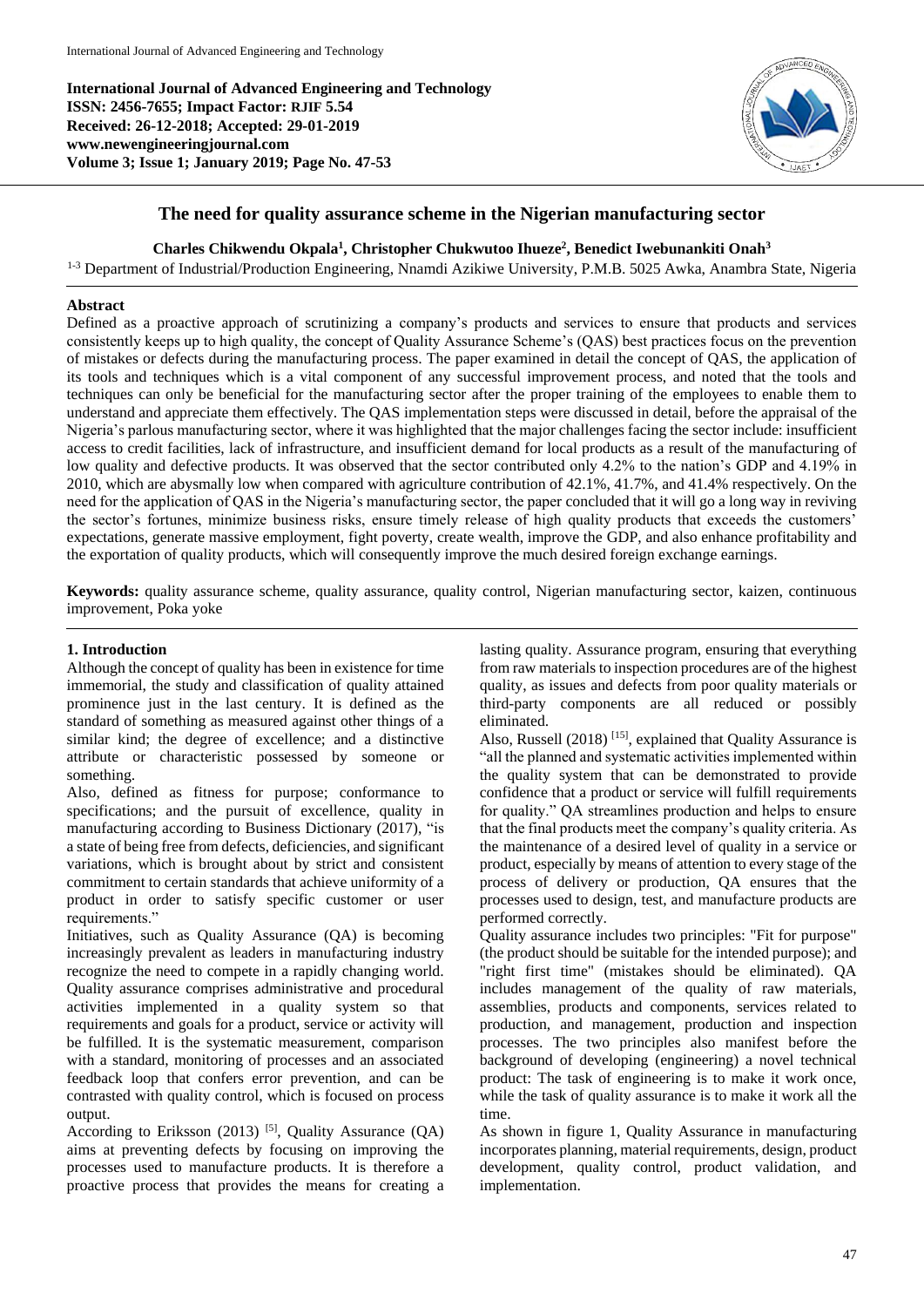International Journal of Advanced Engineering and Technology



**Fig 1:** Quality Assurance Activities

# **2. The state of the Nigerian manufacturing sector**

Regarded as those industries which are involved in the manufacturing and processing of items and indulge in either creation of new commodities or in value addition, the manufacturing sector is the engine of growth of any economy, as they account for a significant share of the industrial sector in developed countries. As the key variable in an economy and motivates the conversion of raw material into finished goods, manufacturing industries create employment, which helps to boost agriculture and diversify the economy, thereby assisting in the increase of foreign exchange earnings.

Oyayi  $(2012)$  <sup>[13]</sup>, noted that manufacturing sector not only plays but also represents an important criterion in assessing a nation's development, as most developed countries have strong manufacturing base. She pointed out that growth in manufacturing has significant positive effects on employment creation, sustained increases in per capita income, technological innovation and adoption, competitiveness and economic growth of any country.

Also, according to Oburota and Okoi (2017) [8], the "manufacturing sector is the major determinant of the level of industrialization and real growth of any economy, as it plays a vital role in providing intermediate inputs, finished goods, increasing foreign exchange earnings, positive spillover effects and employment opportunities.

There has been a growing concern on the role of fiscal policy on the output and input of manufacturing sector in Nigeria, despite the fact that the government had embarked on several policies aimed at improving the growth of Nigerian economy through the contribution of manufacturing industry to the economy and capacity utilization of the sector.

Adenikinju and Chete (2002) <sup>[2]</sup>, performed an empirical analysis of the performance of the Nigerian manufacturing sector over a 30-year period, and observed that the sector was performing with satisfactory growth levels from 1970 to 1980. However, they observed that after that phase, that there was a sharp decline in the growth and profitability of the Nigerian manufacturing sector, especially after 1983, the negative effects of the oil price collapse in the international oil market can be clearly seen on the sector's performance. Due to that global oil crisis, the revenues of the Nigerian government sharply declined which resulted in reduction in

foreign exchange earnings, which forced the government to take several initiatives with the intention of strictly controlling its trade.

Unfortunately, the Nigerian manufacturing sector which is bedeviled by numerous problems and challenges among whom are power, policy summersaults, high lending rate, lack of infrastructures and capital, and manufacturing of low quality and defective products is yet to recover its lost glory. Ayeni  $(2003)$  [3], pointed out that the Nigerian manufacturing sector is lagging behind in attaining sustainable growth because most of the time, their operators and the Nigerian authorities reacted to market situation by formulating shortterm policies and strategies. He noted an important flaw in the economic policies of the country by arguing that there is less attention given to satisfying the needs of the domestic consumers due to low quality products, thereby making the demand for locally manufacturing products to remain low.

Commenting on the current state of the Nigerian manufacturing sector Ojo and Ololade (2013)<sup>[19]</sup>, opined that manufacturing sector in Nigeria could literally be assumed to have a vast potential for a spot for economic development due to abundant labour force coupled with the agrarian nature of the economy. However, they explained that the absorptive capacity for labour expected from agriculture and other spillover effects were soon proved mysterious, as sooner or later do import substitution industrialization and other incentives to attract foreign entrepreneurs failed, resulting in a weak and infantry manufacturing sector.

According to Abolo  $(2017)$  <sup>[1]</sup>, Nigeria's manufacturing sector contributes on the average a mere 4.19% to the national GDP, as it contributed only 4 per cent to GDP in 2011. He insisted that for Nigeria to be one of the twenty biggest economies in the world in 2020, the sector must be contributing a minimum of 15% yearly to its GDP and grow it steadily to a minimum of 30% by 2020.

The sector has been operating under very unfavourable environment, as more than 270 firms closed shop in 2016 due to lack of patronage of their products both in Nigeria and beyond, while others reduced production and retrenched workers.

Abolo  $(2017)$  <sup>[1]</sup>, while quoting the Manufacturing Association of Nigeria (MAN), explained that the major problems facing the Nigerian manufacturing sector are insufficient demand for local products, insufficient access to credit, and lack of infrastructure. On the effects of the challenges, he noted that "MAN has officially declared that of its 2000 members, 30 percent mostly small and medium scale industries (SMEs) have closed down, 60 percent of them ailing while just 10 percent of them, notably the multinationals currently operate at sustainable level, and that between 2000 and 2016, over 900 manufacturing companies closed down or temporarily suspended production."

Other effects of the major challenges facing the country's manufacturing sector include: operating below installed capacity: at 47% in 2009 and 45% in 2010; losing business opportunities, incurring losses and closing shops; as shown in Table 1, in 2008 and 2009, the sector contributed only 4.2% to the nation's GDP and 4.19% in 2010, which are abysmally low when compared with agriculture contribution of 42.1%, 41.7%, and 41.4% respectively; inability to provide/create employment opportunities in a country where the rate of unemployment (particularly graduate unemployment) is very high; high debt burden to financial institutions both in Nigeria and abroad; relocation of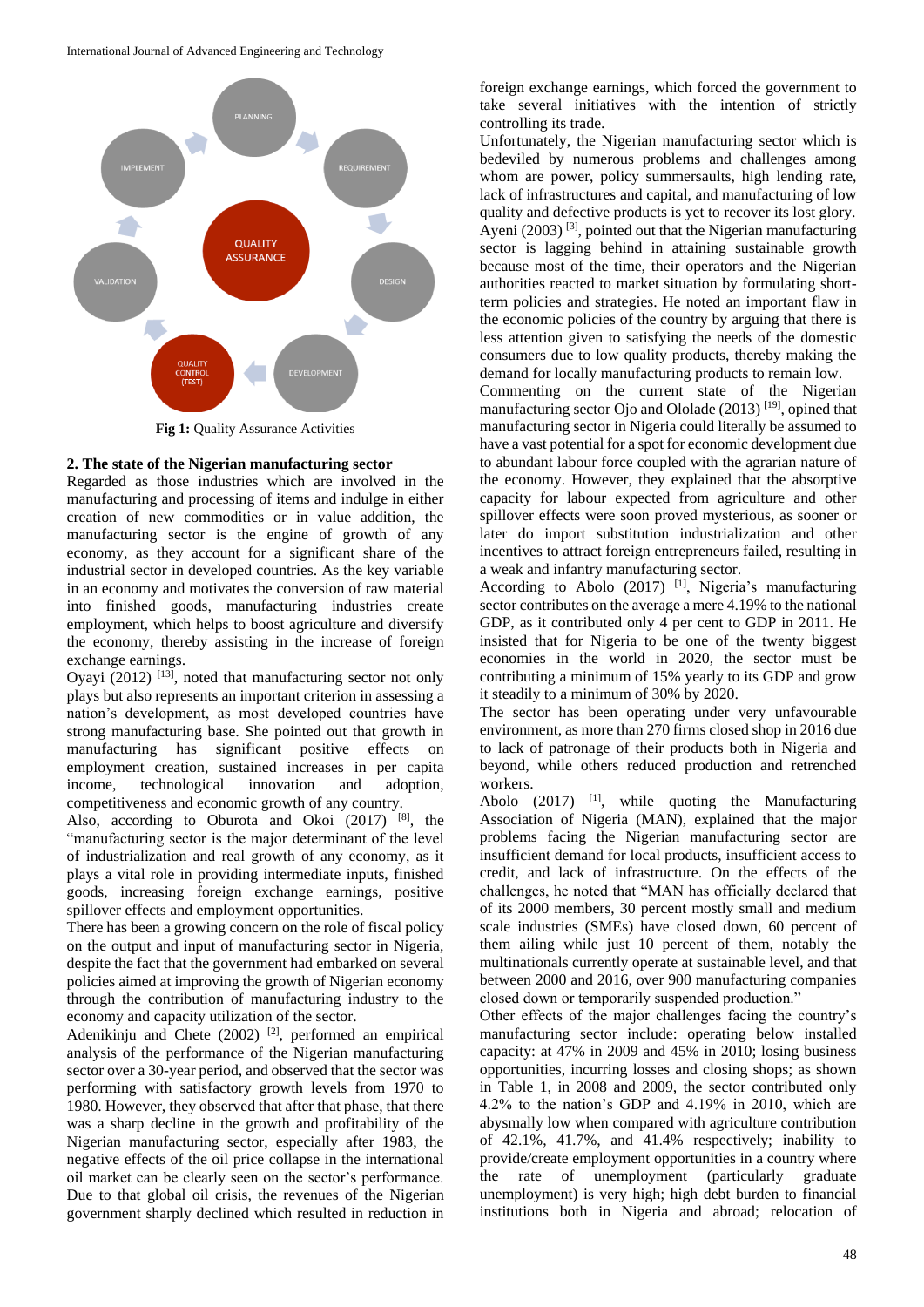industries to neighbouring countries, unplanned inventories of both raw materials and finished products, inability to compete globally and earn foreign exchange for both themselves and the economy, etc.

**Table 1:** Manufacturing and Agricultural Percentage Contributions to the Nigerian GDP

| Year | <b>Manufacturing</b><br>Contribution $(\% )$ | <b>Agriculture</b><br>Contribution (%) |
|------|----------------------------------------------|----------------------------------------|
| 1999 | 3.5                                          | 43.5                                   |
| 2000 | 3.5                                          | 42.7                                   |
| 2001 | 4.1                                          | 42.3                                   |
| 2002 | 3.7                                          | 42.1                                   |
| 2003 | 3.6                                          | 41.0                                   |
| 2004 | 3.7                                          | 41.0                                   |
| 2005 | 3.8                                          | 41.2                                   |
| 2006 | 4.0                                          | 41.7                                   |
| 2007 | 4.0                                          | 42.0                                   |
| 2008 | 4.2                                          | 42.1                                   |
| 2009 | 4.2                                          | 41.7                                   |
| 2010 | 4.19                                         | 41.40                                  |
| 2011 | 4.2                                          | 40.19                                  |
| 2012 | 4.2                                          | 39.2                                   |

### **3. The need for quality assurance scheme in the Nigerian manufacturing sector**

As stated earlier, Abolo  $(2017)^{[1]}$ , quoting the Manufacturing Association of Nigeria (MAN), pointed out that apart from insufficient access to credit facilities, lack of infrastructure which includes electricity, roads, etc., that another major problem that faces the Nigerian manufacturing sector is insufficient demand for local products. This is mainly hinged on the manufacturing of low quality or defective products which cannot compete favourably with imported products.

In the ever dynamic manufacturing sector where emphasis has already shifted from achieving customers' satisfaction to exceeding his expectations, Nigerian manufacturing companies that aim to remain competitive in the twenty first century market must embrace Quality Assurance Scheme (QAS) due to its numerous benefits. This will enable them to win back the confidence of customers in locally manufactured products.

Gardner  $(2018)$  <sup>[6]</sup>, pointed out that Quality Assurance Scheme helps manufacturing firms to meet their clients' demands and expectations. He insisted that the manufacturing of high quality products guarantees the customers trust and confidence, which in turn, assures competitive advantage, saves costs, and leads to improved profitability.

Some of the benefits of QAS which will reposition the ailing Nigerian Manufacturing Sector when applied include the following:

# **4. Quality consciousness**

The most important advantage derived by introducing quality control is that it develops and encourages quality consciousness among the workers in the factory, which is greatly helpful in achieving desired level of quality in the product.

### **Cost and waste Reduction**

Having quality assurance in place is especially helpful to manufacturing companies, as it enables them to reduce extra costs that accrue from re-testing, replacing, and re-selling of defective products. By checking the production of inferior products and wastages, QAS leads to considerable reduction of production cost.

### **Customers' satisfaction**

Achieving maximum customer satisfaction through the production of quality products guarantees repeat purchases, which enables a company to increase its market share. When customers are not satisfied with a company's products, the backlash can damage the company's reputation; negatively affect future products and even an entire company's goodwill.

# **Effective Resource utilization**

QAS ensures maximum utilisation of available resources which minimizes wastage and all forms of inefficiency.

### **Enhanced goodwill**

By producing better quality products and satisfying customer's needs, QAS raises the goodwill of the concern in the minds of people. A reputed concern can easily raise finances from the market.

### **Higher morale of employees**

An effective system of Quality Assurance is greatly helpful in increasing the morale of employees, and they feel that they are working in the concern producing better and higher quality products.

### **Improved employer-employee relations**

QAS develops a better industrial atmosphere by increasing morale of employees which ensures cordial employeremployee relations, thereby leading to better understanding.

### **Improved sales and profitability**

QAS ensures production of quality products which is immensely helpful in attracting more customers for the product thereby increasing sales and profitability. It is greatly helpful in maintaining existing demand and creating new demand for the product.

### **5. Quality Assurance Scheme**

Quality Assurance Scheme (QAS) is therefore a manufacturing initiative of preventing mistakes and defects in manufactured products, and avoiding problems when delivering solutions or services to customers, thereby providing confidence that quality requirements will be fulfilled. Rather than focusing on inspection which adds no value to an already manufactured product, QAS emphasizes on attainment of quality right from the conception or design phase of a product up to manufacturing and delivery phases. In manufacturing, QAS approaches help to manage and improve many processes like: raw materials acquisition, purchasing of third-party components and sub-assemblies, design and use of inspection procedures, complying with production processes, and responding to defects.

### **5.1 Quality assurance scheme methods**

QAS methods entail activities such as development, design, production, servicing, and production, it also covers aspects of management of production, inspection, materials, assembly, services and other areas related to the quality of the product or service. QAS methods document what functions a product or system must fulfill, and what characteristics it must possess. They specify the required resources and ensure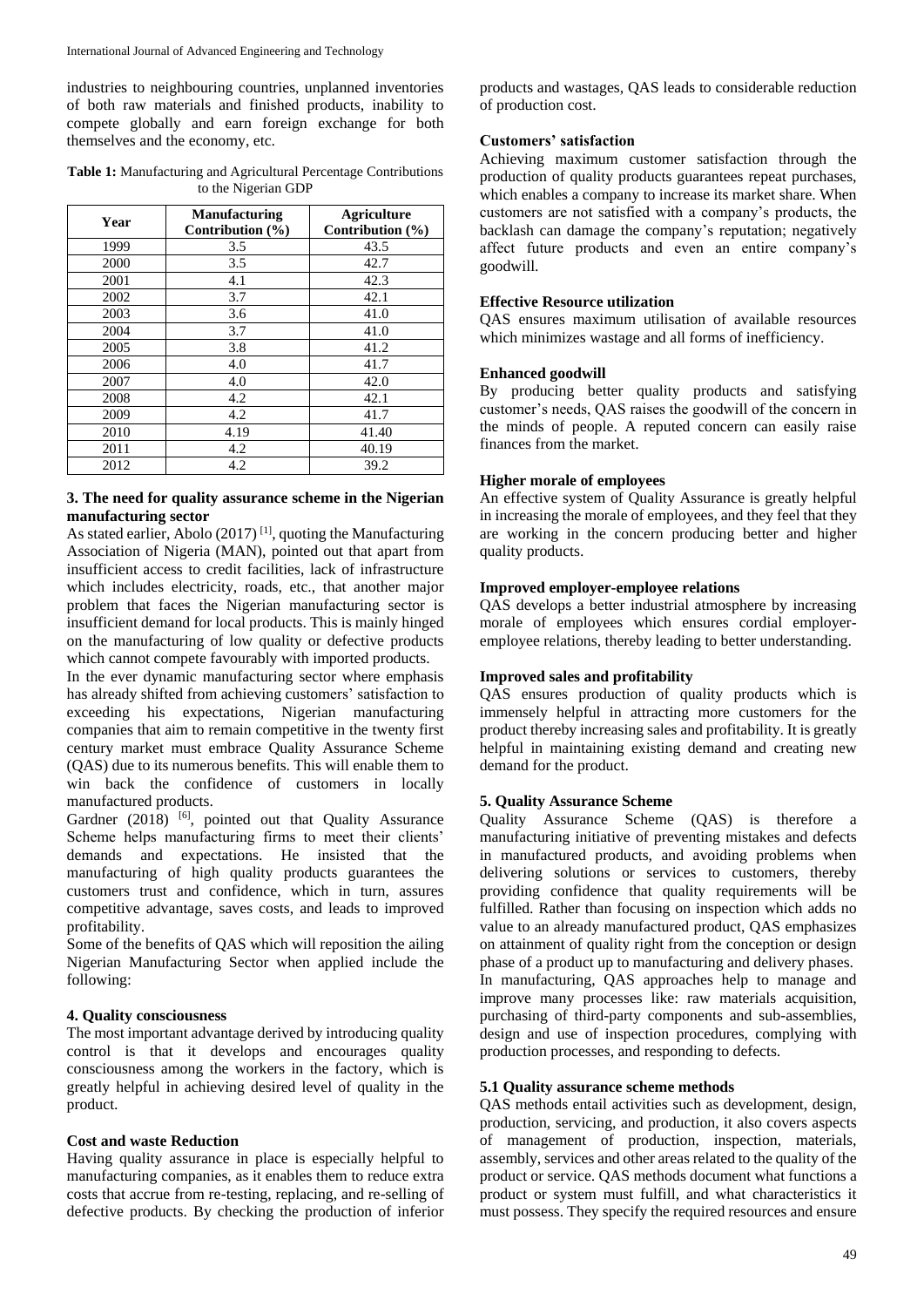that these resources are available.

For production, they specify the characteristics of incoming material and supplies, the qualifications of the people carrying out the work, and the tests required to verify actual versus specified qualities. For other systems, quality assurance methods specify performance levels and output parameters.

**The quality assurance process is depicted in figure 2.** 



**Fig 2:** Quality Assurance Process

Although sometimes used interchangeably, Quality Assurance (QA) is different from Quality Control (QC), as QA is a process-oriented method that avoids defects from happening before a product is manufactured, while QC is a product-oriented method that checks for defects after the product has been manufactured. For instance, final inspection and testing are some quality control methods. In the manufacturing process, quality assurance happens before quality control.

#### **5.2 Tools and techniques of QAS**

According to Singh and Grover  $(2012)$ <sup>[16]</sup>, the application of tools and techniques of QAS is a vital component of any successful improvement process. However, they observed that these tools and techniques can only be beneficial for any manufacturing industry after the proper training of their employees to enable them to understand and appreciate these tools effectively.

#### **The tools and techniques include the following**

**Kaizen:** Also known as continuous improvement, Kaizen refers to activities that continuously improve all functions and involve all employees from the CEO to the assembly line workers. Vorne  $(2018)$  <sup>[17]</sup>, explained that Kaizen (Continuous Improvement) is a strategy where employees at all levels of a company work together proactively to achieve regular, incremental improvements to the manufacturing process. He pointed out that in a sense; it combines the collective talents within a company to create a powerful engine for improvement.

**Poka Yoke:** this is any process that can stop mistakes from being created, thereby ensuring that there are no defects within the production process. When a machine is designed to stop or at least sound a warning signal if it is not aligned correctly then 'Poka Yoke' is in action. Okpala, Anozie and Ezeanyim  $(2018)$ <sup>[10]</sup>, explained that Poka yoke uses a wide variety of ingenious devices to prevent mistakes, and that one example is an automotive gasoline tank cap that has an attachment that prevents the cap from being lost.

The operator will be alerted to the fact that the machine has not been correctly aligned and instead of faulty goods being created, or the machine continuing and then perhaps break down, the operator will take the necessary steps to ensure that the problem is resolved before the faulty goods are created or before it leads to machine break down.

**Benchmarking:** Benchmarking is a self-improvement tool for organisations, it allows them to compare themselves with others, to identify their comparative strengths and weaknesses in order to adopt best practices for process improvements.

**Design of Experiments:** DOE is a systematic approach to investigation of a system or process. Here a series of structured tests are designed in which planned changes are made to the input variables of a process or system. The effects of these changes on a pre-defined output are then accessed.

**Failure Mode Effect Analysis:** FMEA is a systematic, proactive method for evaluating a process to identify where and how it might fail and to assess the relative impact of different failures, in order to identify the parts of the process that are most in need of change.

**Problem Solving Methodology:** This is a process of working through details of a problem to achieve a solution. Problem solving may include mathematical or systematic operations and can be a gauge of an individual's critical thinking skills.

**Quality Function Deployment:** QFD is a systematic approach to design based on a close awareness of customer desires, coupled with the integration of corporate functional groups. According to Rosenthal (1992)<sup>[14]</sup>, QFD consists of translating customer desires (for example, the ease of writing for a pen) into design characteristics (pen ink viscosity, pressure on ball-point) for each stage of the product development.

**Quality Improvement Teams:** Quality improvement teams provide a means of participation for employees in quality decision – making. They aid in employee development, leadership, problem solving skills and lead to quality awareness which is essential for organizational change.

**Statistical Process Control:** SPC is a scientific visual method used to monitor, control and improve processes by eliminating special cause variation from manufacturing, service and financial processes. It is a key continuous improvement tool.

# **5.3 Other quality improvement techniques**

The key to a company's performance lies in the achievement of targets that match the overall goals. QAS methods deliver output that satisfies quality goals, but they don't address efficiency. The application of the lean principles enable companies to maintain the level of quality they need while becoming more efficient. Six sigma principles complement quality assurance and lean principles by introducing statistical measurement into the operations. Companies that embrace quality assurance together with lean six sigma principles can reduce costs, improve performance and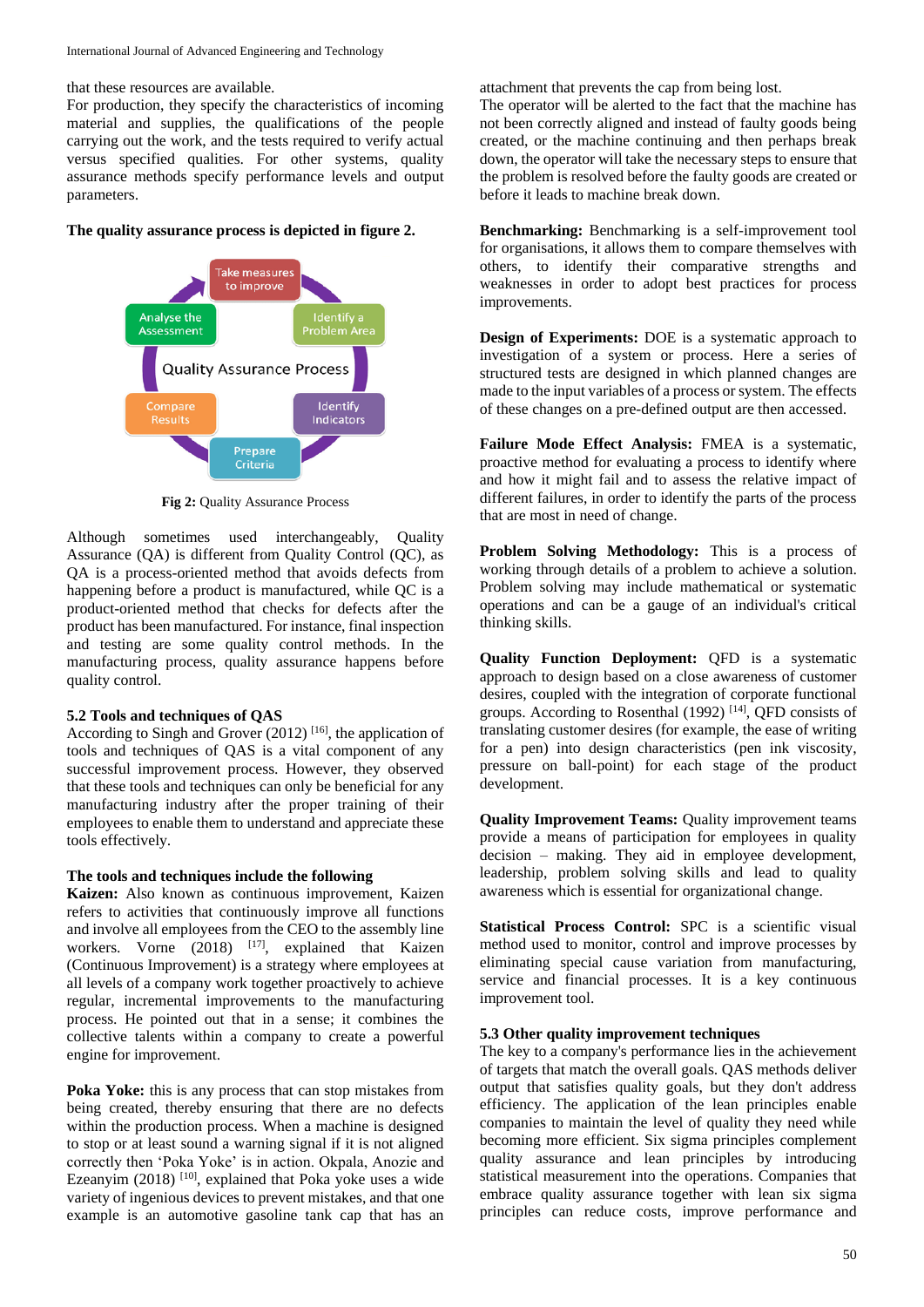produce higher quality output.

### **Lean**

Companies apply lean principles to increase efficiency. They do this by continuously monitoring processes to reduce waste and unnecessary effort. This is especially important for small businesses, whose resources are limited. Lean principles identify and eliminate process steps that don't add value, repeated mistakes that take time to fix, and movement of people and materials without a productive purpose. According to Okpala  $(2013)$ <sup>[11]</sup>, Lean is a manufacturing approach that is applied to achieve continuous improvement through the identification and elimination of wastes that are inherent in manufacturing approaches.

The seven wastes are transportation, excess inventory, unnecessary movement, waiting, over-production, overprocessing, and defects.

#### **Six Sigma**

Six sigma principles focus on reducing defects. The term refers to a statistical value for almost zero defects. Measuring such defects is a key part of the system. A defect is an output that doesn't correspond to user expectations. Companies design processes simple enough to allow the production of low-defect outputs. Simple processes in production are especially valuable for small business because it frees up personnel for other business functions.

An overview of the principles gives the five functions of Define, Measure, Analyze, Improve and Control (DMAIC). Companies apply these functions to simplify their processes and determine how successful they have been in achieving zero defects in their output

#### **6. QAS Implementation and Best Practices 6.1 Implementation of QAS**

A QAS implementation plan generally include two basic areas: how to address errors (quality-related events), and how to improve practice before an error occurs (continuous quality improvement). QAS are mostly designed and implemented with customer satisfaction in mind.

Landerville (2015)<sup>[7]</sup>, observed that the QAS "techniques lead to higher levels of customer satisfaction because organizations have developed products, services and programs that not only please customers, but also ensured the consistent delivery of what it promised." He listed the following as the QAS implementation steps: identify organizational goals, identify critical success factors, identify internal and external customers, develop a customer feedback mechanism, implement continuous improvement, select quality management software, and measure results.

However, Oregon  $(2016)$ <sup>[11]</sup>, identified the following as QAS implementation steps:

A. Secure management's approval and support

• The management's approval and support is a key to the successful implementation of QAS

B. Embark on a comprehensive staff training

- Provide a detailed training of QAS to the entire staff, both at the onset and at regular intervals
- **•** Design a means to effectively document qualityrelated events (QREs) and educate staff appropriately
- Collect all relevant details of the event, identify the root cause(s), and make a plan to avoid the same error in the future
- C. Set up Quality Assurance teams
- D. Identify one or two quality related parameters for measurement and improvement
	- Monitor to track successful improvements
- E. Design a method to measure the identified area
	- Focus on quantitative measures that can show clear results
	- Use random samples where appropriate
	- Consider a simple method that can be accomplished in a reasonable amount of time by appropriate staff
	- Determine how often the measurement will be repeated, and make plans to ensure it is not forgotten
- F. Set appropriate goals
	- Determine what is acceptable for practice, as perfection is not realistic target
	- Set an attainable goal and be prepared to update the goal when it is achieved
	- Include instructions on what the person taking the measurement should do if the goal is not met (e.g. who to contact)
- G. Make new plans when goals are not met
	- Set a deadline for addressing of unmet goals
	- Be prepared to change policies or procedures in order to improve areas of deficiency
- H. Quality Assurance is a Continuous Process that never ends
	- Continue to update your plan as necessary.
	- Over time, the entire process will be internalized and continuously improved upon.

#### **The limitations of QAS implementation include the following**

**Too much theory:** Manufacturing firms that are striving for perfection often go overboard. In an attempt to implement the "perfect" QAS, they often focus more on theory than on putting theory into practice.

**Too many details:** Companies often want their documentation to include as many details as possible. Evidently, this takes time and resources, and will result in a more difficult application of the documentation'

**Too much rigidity:** If a company's QAS is too rigid and inflexible, it will be difficult to improve when necessary. As a result, it may not guarantee the best results for the future. Inadequate motivation - When organizations implement QAS because of external factors only it will be difficult to get the best results.

**Less attention to customers:** Manufacturing companies often pay more attention to quality to the detriment of customer satisfaction.

#### **6.2 QAS Best Practices**

Best practices in a company's QAS program all contribute to a host of benefits, including reduced costs, dramatically increased efficiencies and, ultimately, greatly enhanced customer satisfaction.

#### **The five key best practices include the following**

**1. Integration of a Robust ERP with QAS Capabilities Delivers the Highest Quality:** While many manufacturers are yet to adopt a fully automated system to ensure the quality of their product, gradually, more and more are transitioning into Enterprise Resource Planning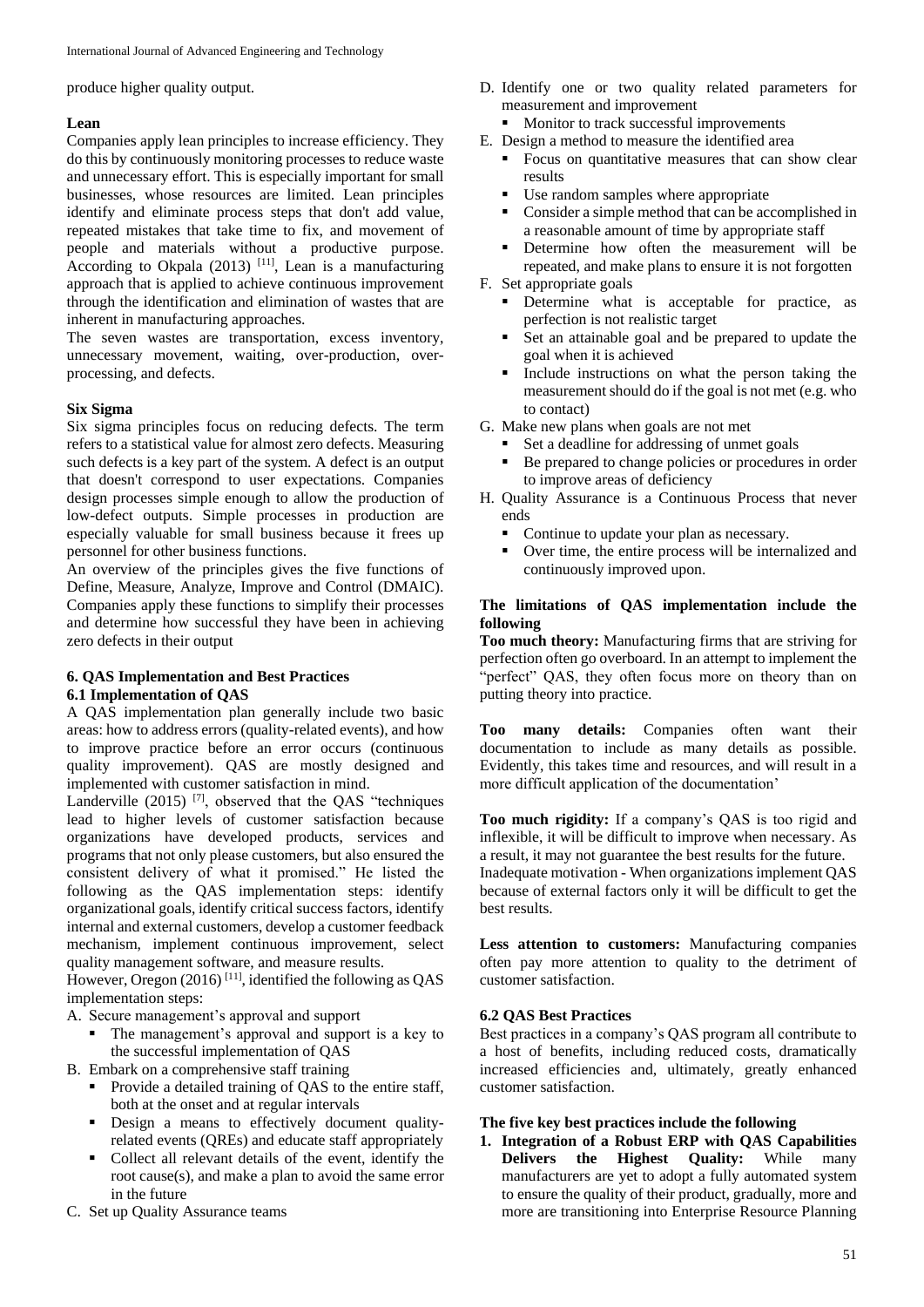(ERP) with robust QA functionality to achieve these objectives. These solutions provide the tools needed to effectively manage quality assurance objectives at every point in the supply chain – from initial evaluation to finished product to distribution.

ERP systems also enable QA teams to monitor all of the systems and sub-systems in the production cycle for errors or defects so that the finished products are consistently of the highest quality, as well as safe and effective.

- **2. Quality Assurance Scheme Yields Higher Customer Satisfaction:** Quality Assurance Scheme and customer satisfaction are inextricably interconnected. That's why manufacturers who rely on QAS during the production process are much more likely to deliver higher-quality products that will attract more loyal customers for the long term. A robust QAS capability is able to gather critical, real-time intelligence from within and without – from the manufacturing plant, distribution centers, human resources, etc., as well as from every link in the supply chain. Armed with all of this intelligence, manufacturers are not only able to produce higher-quality products; they can also deliver higher levels of customer service.
- **3. Improved workflows mean reduced expenses and better decision-making:** Another by-product of an integrated QAS functionality is the ability to generate accurate forecasts that can anticipate future events in the supply chain and help to make workflows more efficient. Worthy solutions provide a broad range of business analytics that can shed light on the effectiveness of assorted workflows, including production planning, inventory and distribution. Studies indicate that use of QAS systems helps businesses make more informed decisions and significantly reduces costs.
- **4. Quality products breed loyal customers:** If a manufacturer takes all the steps necessary to produce a first-rate product and deliver to its customers on time, the odds are very good that not only will they be repeat customers, but they will recommend their products to others. In other words, the benefits (and the profits) will continue to accrue over time. One additional way to earn customers' trust is to provide them with up-to-date quality assurance testing information on products they purchase, which reinforces the perception that the company is totally committed to quality and transparency.
- **5. Compliance:** Compliance is a critical issue for all manufacturers and QAS capabilities will instill confidence that all regulations and standards are met across the board. To this end, the right QAS solution is able to collect all applicable data from integrated systems to monitor workplace safety and to prevent any potential workplace hazards. A QAS solution also facilitates generation of weekly or monthly safety reports. The system should also enable manufacturers to design their own testing procedures of incoming materials to make sure that they meet all the requirements, starting with the quality of raw materials and spreading throughout the entire manufacturing process.

### **7. Conclusion**

Investing in quality assurance is indispensable for manufacturing industries today. It is most effective when it is put in place from the onset. This is because when quality assurance is done right, it provides confidence, tests the product, and enables companies to market their products with few worries.

Adherence to QAS principles helps to streamline production and ensure that a company's exacting standards are met throughout the design, development, manufacturing and delivery processes. It also helps to safeguard the quality of all raw materials, components, assemblies and finished products and to prevent any issues arising as a result of defective thirdparty components.

The application of QAS by the Nigerian manufacturing companies will go a long way in reviving their fortunes, minimize business risks, ensure timely release of high quality products that exceeds the customers' expectations, generate massive employment, fight poverty, create wealth, improve the GDP, and also enhance the exportation of quality products, which will consequently enhance the much desired foreign exchange earnings.

#### **8. References**

- 1. Abolo E. Overcoming the Challenges of the Manufacturing Sector in Nigeria and the Outlook for [Online]. Accessed on 26 2017-2018, from https:// www.researchgate.net/publication/316526902\_Overco ming the challenges of the manufacturing sector in \_nigeria\_and\_the\_outlook\_for\_2017
- 2. Adenikinju A, Chete L. Productivity, Market Structure and Trade Liberalization in Nigeria Economic Development Department, Nigerian Institute of Social and Economic Research (AERC). Research paper 126; African Economic Research Consortium: Nairobi, 2002.
- 3. Ayeni O. Nigeria's Imperative in the New World Trade Order", African Economic Research Consortium (AERC) Nairobi, Kenya and Trade Policy Research and Training Program (TPRTP), Department of Economics, University of Ibadan, 2003.
- 4. Business Dictionary. Quality in Manufacturing [Online]. Accessed on 2018, from www. business dictionary. com/definition/quality.html
- 5. Eriksson U. Quality Assurance versus Quality Control [Online]. Accessed on 2013-2018, from https:// reqtest.com/testing-blog/quality-assurance-vs-qualitycontrol/
- 6. Gardner K. The Importance of Quality Assurance" [Online]. Accessed on 26 October 2018, from https://bizfluent.com/info-7765915-importance-qualityassurance.html
- 7. Landerville T. 7 Essential Steps to Implementing a Process of Quality Assurance" [Online]. Accessed on 28 October 2015-2018, from https:// www. linkedin. com/pulse/7-essential-steps-implementing-processquality-tim-landerville
- 8. Oburota C, Okoi I. Manufacturing Subsector and Economic Growth in Nigeria British Journal of Economics, Management and Trade. 2017; 17:3.
- 9. Ojo A, Ololade O. An Assessment of the Nigerian Manufacturing Sector in the era of Globalization Amerian Journal of Social and Management Sciences. 2013; 5:1.
- 10. Okpala C, Anozie S, Ezeanyim, O. (2018), "The Application of Tools and Techniques of Total Productive Maintenance in Manufacturing" International Journal of Engineering Science and Computing, vol. 8, iss. 6
- 11. Okpala C. The Status of Lean Manufacturing Initiatives in the UK Small and Medium-Sized Enterprises – A